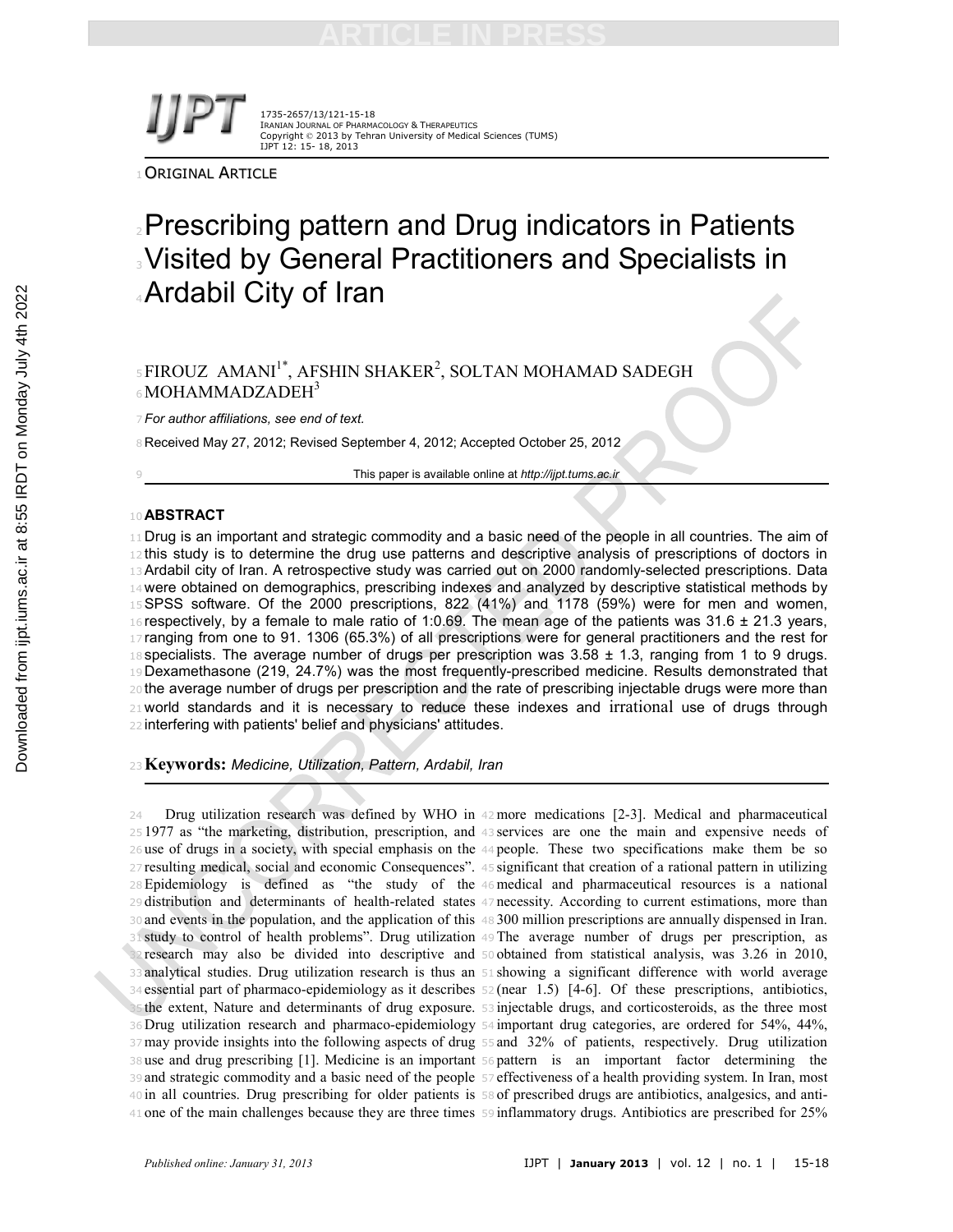#### **16** | IJPT | **January 2013** | vol. 12 | no. 1 **Amani et al.**

|  |  | <b>Table 1.</b> Indexes of drugs by the insurance organization and specialty |  |
|--|--|------------------------------------------------------------------------------|--|
|  |  |                                                                              |  |

|                  |                    | Mean                | <b>SD</b>       |                     | No. of prescriptions |                     |  |
|------------------|--------------------|---------------------|-----------------|---------------------|----------------------|---------------------|--|
| <b>Specialty</b> | Ta'min<br>Eitemaei | Khadamat<br>Darmani | Ta'min Ejtemaei | Khadamat<br>Darmani | Ta'min Ejtemaei      | Khadamat<br>Darmani |  |
| G.P              | 3.75               | 3.8                 | 1.2             | 1.3                 | 652                  | 654                 |  |
| Neurologist      | 2.88               | 3.5                 | 0.8             | 1.6                 | 16                   | 16                  |  |
| Gynecologist     | 2.61               | 2.6                 | 1.1             |                     | 56                   | 47                  |  |
| Orthopedist      | 3.85               | 3.66                | 0.9             | 1.6                 | 41                   | 29                  |  |
| Internist        | 3.65               | 4.1                 | 1.3             | 1.1                 | 17                   | 19                  |  |
| Pediatrician     | 2.78               | 3.11                | 0.9             |                     | 41                   | 38                  |  |
| Ophthalmologist  | 2.82               | 2.8                 | 0.9             |                     | 11                   | 21                  |  |
| Psychiatrist     | 3.8                | 3.83                | 1.4             | 1.2                 | 15                   | 23                  |  |
| Dentist          | 2.86               | 2.68                | 1.2             |                     | 35                   | 23                  |  |
| Midwife          | 4.24               | 3.62                | 1.6             | 1.5                 | 25                   | 16                  |  |
| Others           | 3.2                | 3.19                | 1.5             | 1.7                 | 91                   | 114                 |  |
| Total            | 3.55               | 3.6                 | 1.3             | 1.4                 | 1000                 | 1000                |  |

Downloaded from ijpt.iums.ac.ir at 8:55 IRDT on Monday July 4th 2022 [Downloaded from ijpt.iums.ac.ir at 8:55 IRDT on Monday July 4th 2022](http://ijpt.iums.ac.ir/article-1-253-en.html)

60 and 30% of patients in Europe and the U.S.,  $\frac{1}{99}$  respectively, but this number is always more than 50 in Iran; nevertheless infectious diseases are not a major <sup>100</sup> The average number of drugs prescribed for males health problem in Iran. The irrational use of drugs and  $101$  was 3.57 (SD = 1.3) and females 3.58 (SD = 1.3). In all self-medication may result in many health problems for <sup>102</sup> prescriptions, 822 (41%) and 1178 (59%) were for patients, such as increasing the risk of adverse drug <sup>103</sup>males and females, respectively. Mean of the patients' 66 reactions, late diagnosis and prolongation of illness,  $104$  age was  $31.6$  (SD = 21.3) ranging from 1 to 91 years. patients' dissatisfaction, affecting patient-physician <sup>105</sup> The average number of drugs per prescription, separated relationship, and finally raising the cost of treatment [6- <sup>106</sup> by the insurance organization and specialty is presented 8]. According to WHO statistics, Iran is among the 20 <sup>107</sup> in Table 1. Number of drugs per prescription was most drug-utilizing countries with secondary rank in <sup>108</sup> ranging from 1 to 9. In Ta'min Ejtemaei organization Asia after China. Annually, each Iranian person uses <sup>109</sup> prescriptions, midwifes and gynecologists had the 72 339 drugs which is about twice the world standards, 10 maximum and minimum number of drugs per leading to spend a large part of health resources for <sup>111</sup> prescription, respectively. Also, in Khadamat Darmani procurement of drugs required. Antibiotics are the 4th <sup>112</sup> organization prescriptions, internists and gynecologists or 5th most prescribed drugs in Iran. Adding non-<sup>113</sup> had the maximum and minimum number of drugs per prescription sold antibiotics will move this position <sup>114</sup> prescription, respectively. Of all 7158 prescribed drugs, higher. Official statistics published by Ministry of <sup>115</sup> 894 (12.5%) drugs were injectable and the rest were Health showed that the average number of medications <sup>116</sup> other drug forms. Of all prescriptions, 890 had at least per prescription was more than 3 and it is now nearly <sup>117</sup> one injectable drug, indicating that 44.7% of the 3.6, compared to less than two drugs per prescription of <sup>118</sup> patients had received injectable drugs (Table 2 ). Of all world average. Drugs are the basis of nearly 75% of <sup>119</sup> prescriptions, 544 (60.9%) have one injectable drug, treatments; therefore it is necessary to improve general <sup>120</sup> 271 (30.3%) have two injectable drugs and 79 (8.8%) 83 information about commonly-used medications, 121 have more than two injectable drugs. Between general especially the importance and indications of antibiotics, <sup>122</sup> practitioners and orthopedists, injectable drugs were corticosteroids, and injectable drugs [9]. Published <sup>123</sup>more than others, with 59% and 4.9%, respectively. statistics in Iran showed that the rate of drug use growth <sup>124</sup> Antibiotics, CNS and immune system drugs were the 87 is higher than world and industrial countries such as the 125 most frequently-prescribed categories in patients; 88 U.S., U.K., Germany, France and Japan. The aim of this 126 52.8%, 33.1% and 30.4%, respectively (Table 3). study is to determine pattern of drug utilization in

<sup>90</sup> patients visited by general practitioners and specialist in

<sup>91</sup> Ardabil, Iran.

### <sup>92</sup> **MATERIALS AND METHODS**

94 study that has been done on 2000 prescriptions, 131 drugs is allocated for imported drugs. In other words, 95 randomly selected from all archived prescriptions. The 132 the mean growth of drug costs for the imported drugs is <sup>96</sup> selection is done by season in each insurance <sup>133</sup>more than 70%. In Iran, the cost of prescribed <sup>97</sup> organization. Information was analyzed by descriptive <sup>134</sup> antibiotics is more than 41% of first thirty commonly-<sup>98</sup> statistical methods in SPSS.

## <sup>99</sup> **RESULTS**

### **D**ISCUSSION

93 This is a retrospective cross-sectional descriptive<sup>130</sup> more than 25%. Ninety percent of subsidization of Studying Iran's drug utilization in recent ten years showed that the mean growth of drug costs is annually prescribed drugs. In this study, antibiotics and injectable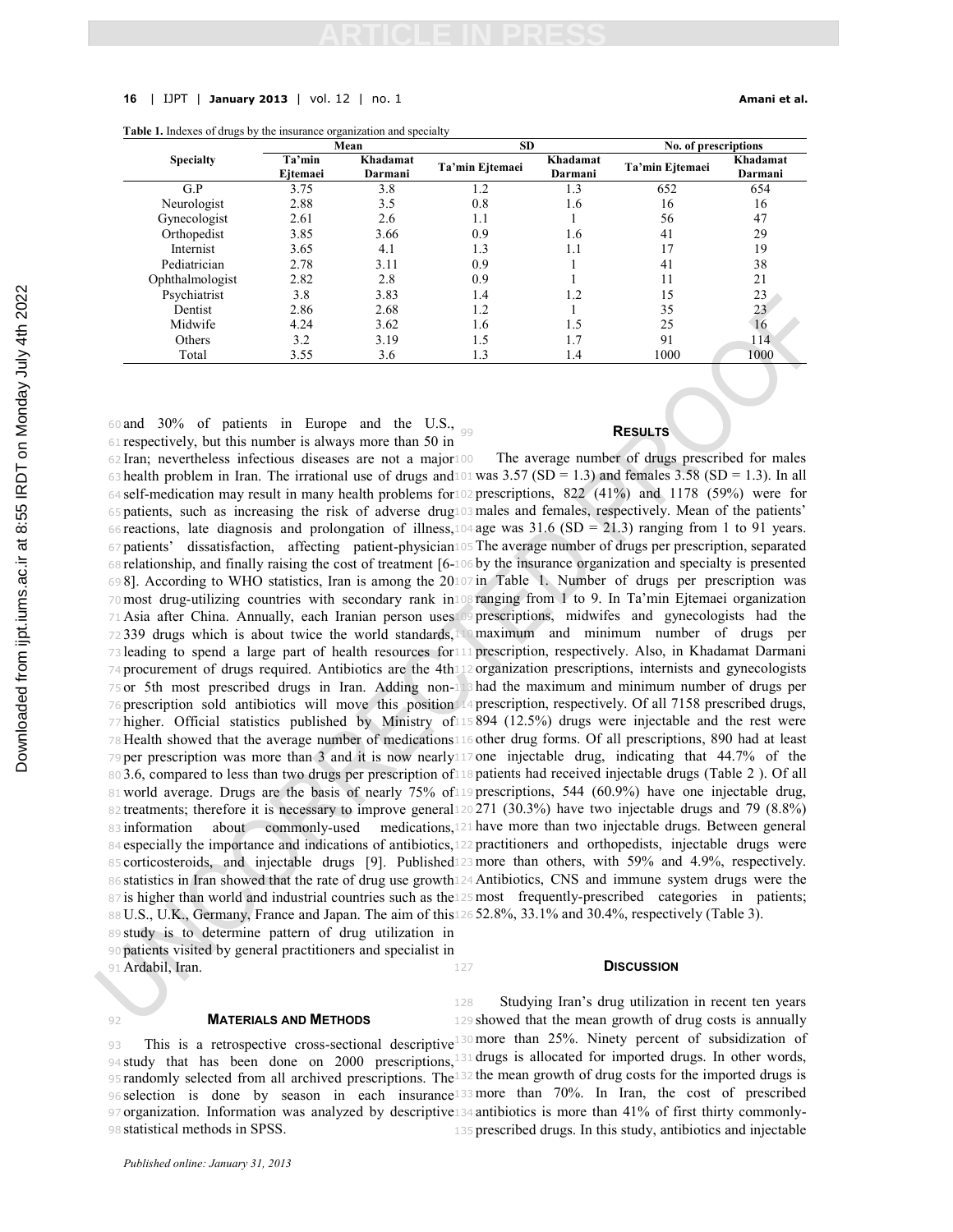#### **Prescribing pattern and Drug indicators in Ardabil intervalsion and Drug indicators in Ardabil** in the state of the state of the state of the state of the state of the state of the state of the state of the state of the s

**Table 2.** Top 10 prescribed injectable drugs by specialty

|                  | <b>Injectable Drug</b>   |                          |            |              |                          |                          |                      |              |             |                          |             |
|------------------|--------------------------|--------------------------|------------|--------------|--------------------------|--------------------------|----------------------|--------------|-------------|--------------------------|-------------|
| <b>Specialty</b> | Dexamethasone            | Penicillin               | Dexame-    | Betame-      | Metoclo-                 |                          | Hyoscine Ceftriaxone | Penicilliin  | Combinatio  | <b>Normal</b>            |             |
|                  |                          | 6.3.3                    | thasone    | thasone      | pramide                  |                          |                      | 800,000 IU   | n           | <b>Saline</b>            | Total       |
| G.P.             | 187 (85.4%)              | 157 (94%)                | 79 (98%)   | 51 (65.4%)   | 75 (96.2%)               | 46 (74.2%)               | 55 (95%)             | 44 (78.6%)   | 44 (93.6%)  | 39 (91%)                 | 777 (87.3%) |
| Neurologist      | $2(1\%)$                 | $\overline{\phantom{a}}$ | ۰          | $1(1.3\%)$   | ٠                        | $1(1.6\%)$               | ٠                    | ۰.           | $1(2.1\%)$  | ٠                        | $6(0.7\%)$  |
| Gynecologist     | $2(1.9\%)$               | $1(1\%)$                 | ٠          | $1(1\%)$     | $1(1\%)$                 | $\overline{\phantom{a}}$ | ۰                    |              |             | $\overline{\phantom{a}}$ | $5(0.6\%)$  |
| Orthopedist      | $\overline{\phantom{a}}$ | $1(0.6\%)$               | ٠          | $18(23.1\%)$ | $\overline{\phantom{a}}$ | $\overline{\phantom{a}}$ | ۰                    |              |             | $\overline{\phantom{a}}$ | $19(2.1\%)$ |
| <b>Dentist</b>   | $16(7.3\%)$              | $3(1.8\%)$               | ٠          | ۰            | ٠                        | ٠                        | ٠                    | $8(14.3\%)$  |             | $\overline{\phantom{a}}$ | 27(3%)      |
| Pediatrician     | ٠                        | $2(1.2\%)$               | $2(2.5\%)$ | $1(1.3\%)$   | $1(1.3\%)$               | $\overline{\phantom{a}}$ | ٠                    | $1(1.8\%)$   | ۰           | $1(2.3\%)$               | $8(0.9\%)$  |
| Internist        | $2(1\%)$                 | ٠                        |            |              | ٠                        | $\overline{\phantom{a}}$ | ٠                    | $1(1.8\%)$   | ۰           | $1(2.3\%)$               | $4(0.5\%)$  |
| Midwife          | $5(2.3\%)$               | $\overline{\phantom{a}}$ | ۰          |              | ٠                        | 8(13%)                   | 1(1.7%)              | ٠            | $1(2.1\%)$  | $\sim$                   | 15(1.7%)    |
| Others           | $5(2.3\%)$               | $3(1.8\%)$               | ٠          | 6(7.7%)      | $\overline{\phantom{a}}$ | 7(11.3%)                 | $2(3.3\%)$           | $2(3.6\%)$   | $1(2.1\%)$  | $2(4.6\%)$               | $28(3.1\%)$ |
| Total            | 219 (24.7%)              | $167(18.8\%)$            | (9%)<br>81 | 78 (8.8%)    | 78 (8.8%)                | 62(7%)                   | 58 (6.5%)            | 56 $(6.3\%)$ | $47(5.3\%)$ | 43 $(4.8\%)$             | 888 (100%)  |

 which are more than a study in Tehran (1999) with 43% <sup>176</sup> drug use will not cease. Patient-physician monetary and 39%, respectively. The average number of drugs <sup>177</sup> relationship, non-perceptional drug sale, absence of a 139 per prescription was 3.6 which is more than a study in<sup>178</sup> smart system of controlling drug sale and utilization are 140 Tehran with 2.58 [10]. These numbers indicate the<sup>1</sup> irrational pattern of drug use for outpatients. Considering the increasing number of drug-resistant organisms, this high rate of irrational use of antibiotics 144 will burden higher costs of new generations of 145 antibiotics and may disarm health professionals in 183 research in Ardabil University of Medical Science. The treating infectious diseases. The rational use of drugs, <sup>184</sup> authors would like to thank personnel of Drug and Food especially antibiotics, should be initiated by physicians, <sup>185</sup> Unit for their help in sampling and data gathering. as the authorized group of drug prescribers. It may need much more time to change the patients' attitude, as the

<sup>150</sup> drug consumers [11].

 Lack of the community awareness about the effects and side effects of medications can be the cause of many health problems for patients and also high health care costs for families and society. There are many medical conditions which basically are not considered as disorder and do not need any drug. Expecting a drug prescription is one of the patients' most important problems, especially when the patient is a child. Health recommendations are hardly accepted by patients and parents. Some patients believe that pain and/or fever always are the symptoms of an infection and always misuse antibiotics to relieve these symptoms. They may obtain the antibiotics directly from pharmacies (self medication) or insist on their physicians to prescribe it. There is not an exact estimation of what percent of the requests are accepted by physicians.

*Published online: January 31, 2013* The results represent the irrational use of drugs among patients in Ardabil. There are many factors which directly or indirectly have an effect on drug utilization. Lack of the community awareness is the basis of the problem. As a matter of fact, until the patients' knowledge of drugs are not improved and drugs are not considered as potentially-harmful substances which always need a careful prescription

<sup>136</sup> drugs were prescribed for 52.8% and 44.7% of patients <sup>175</sup> only by a physician, the incorrect cycle of irrational 9 secondary effective factors in irrational drug utilization o in Iran.

### <sup>181</sup> **ACKNOWLEDGEMENTS**

The data used in study is the result of a registered

#### **Table 3.** Distribution category of prescribed drugs

| Category                 | <b>Number</b> | Percent |
|--------------------------|---------------|---------|
| Antibiotics              | 1055          | 52.8    |
| <b>CNS</b> Drugs         | 662           | 33.1    |
| Immune System Drugs      | 609           | 30.4    |
| Herbal Drugs             | 559           | 28      |
| Corticosteroids          | 529           | 26.4    |
| <b>GI</b> Drugs          | 411           | 20.6    |
| <b>Respiratory Drugs</b> | 401           | 20      |
| Antihistamines           | 381           | 19      |
| Topical Drugs (eye/ear)  | 219           | 11      |
| CVS Drugs                | 128           | 64      |
| Dermatology Drugs        | 112           | 5.6     |
| Genitourinary Drugs      | 86            | 4.3     |
| Modifiers                | 83            | 4.2     |
| Food Supplements         | 33            | 1.6     |
| <b>NSAIDs</b>            | 17            | 0.8     |
| Others                   | 219           | 11      |